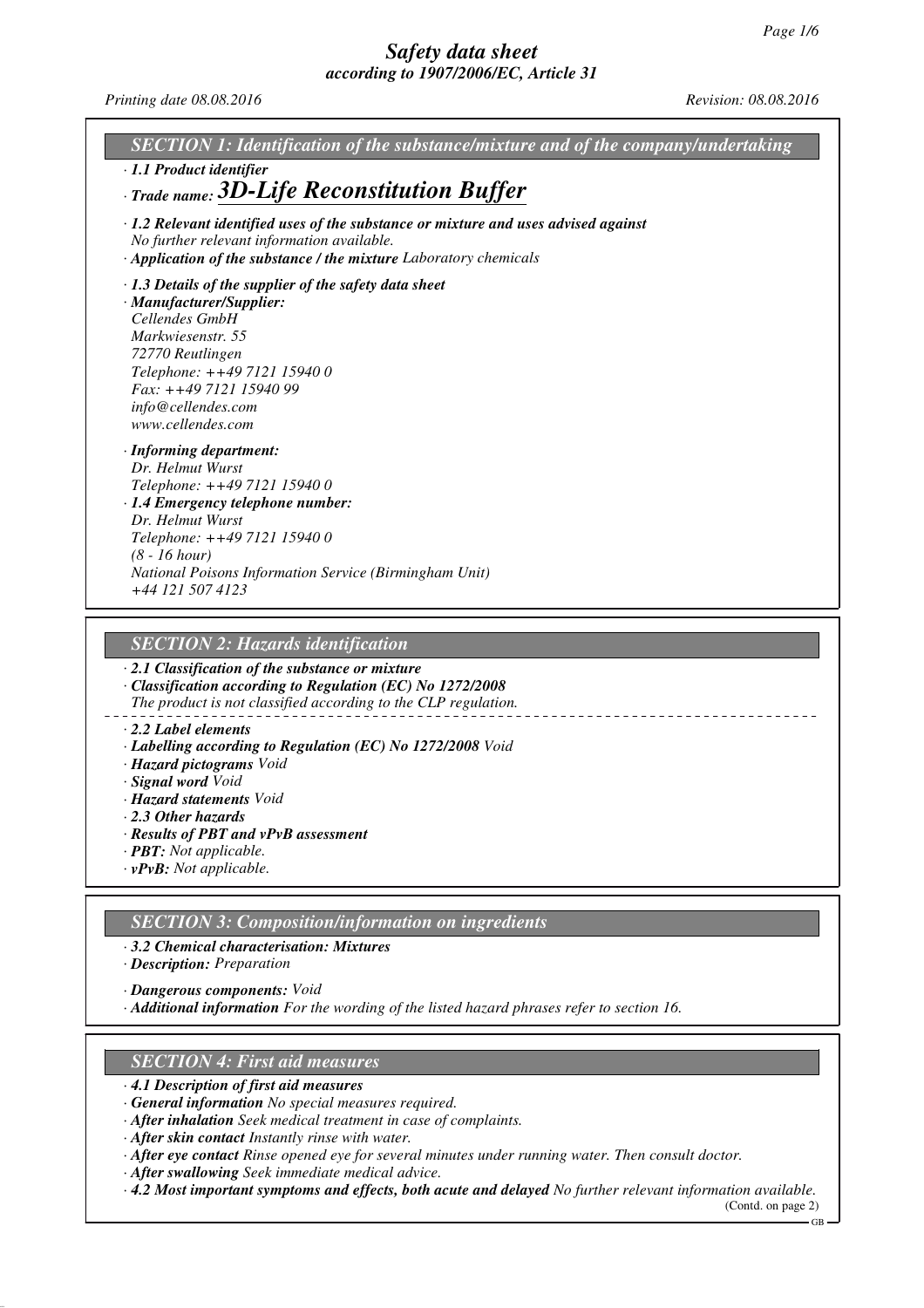# *Safety data sheet according to 1907/2006/EC, Article 31*

*Printing date 08.08.2016 Revision: 08.08.2016*

(Contd. of page 1)

# *Trade name: 3D-Life Reconstitution Buffer*

- *· Information for doctor No particular measures are known treat according to symptoms.*
- *· 4.3 Indication of any immediate medical attention and special treatment needed*
- *No further relevant information available.*

## *SECTION 5: Firefighting measures*

- *· 5.1 Extinguishing media*
- *· Suitable extinguishing agents The product is not flammable*
- *· For safety reasons unsuitable extinguishing agents Not applicable*
- *· 5.2 Special hazards arising from the substance or mixture No further relevant information available.*
- *· 5.3 Advice for firefighters*
- *· Protective equipment: No special measures required.*

### *SECTION 6: Accidental release measures*

*· 6.1 Personal precautions, protective equipment and emergency procedures Not required.*

- *· 6.2 Environmental precautions: No special measures required.*
- *· 6.3 Methods and material for containment and cleaning up:*
- *Absorb with liquid-binding material (sand, diatomite, acid binders, universal binders, sawdust).*
- *· 6.4 Reference to other sections*
- *See Section 7 for information on safe handling*
- *See Section 8 for information on personal protection equipment.*
- *See Section 13 for information on disposal.*

## *SECTION 7: Handling and storage*

*· 7.1 Precautions for safe handling No special measures required.*

- *· Information about protection against explosions and fires: No special measures required.*
- *· 7.2 Conditions for safe storage, including any incompatibilities*
- *· Storage*
- *· Requirements to be met by storerooms and containers:*
- <sup>≤</sup>*2 months: 4 °C*
- *>2 months: -80 °C*
- *· Information about storage in one common storage facility: Not required.*
- *· Further information about storage conditions: None.*
- *· Storage class 12*
- *· 7.3 Specific end use(s) No further relevant information available.*

### *SECTION 8: Exposure controls/personal protection*

*· Additional information about design of technical systems: No further data; see item 7.*

- *· 8.1 Control parameters*
- *· Components with limit values that require monitoring at the workplace:*

*The product does not contain any relevant quantities of materials with critical values that have to be monitored at the workplace.*

- *· Additional information: The lists that were valid during the compilation were used as basis.*
- *· 8.2 Exposure controls*
- *· Personal protective equipment*
- *· General protective and hygienic measures*
- *The usual precautionary measures should be adhered to general rules for handling chemicals.*
- *· Breathing equipment: Not required.*

(Contd. on page 3)

GB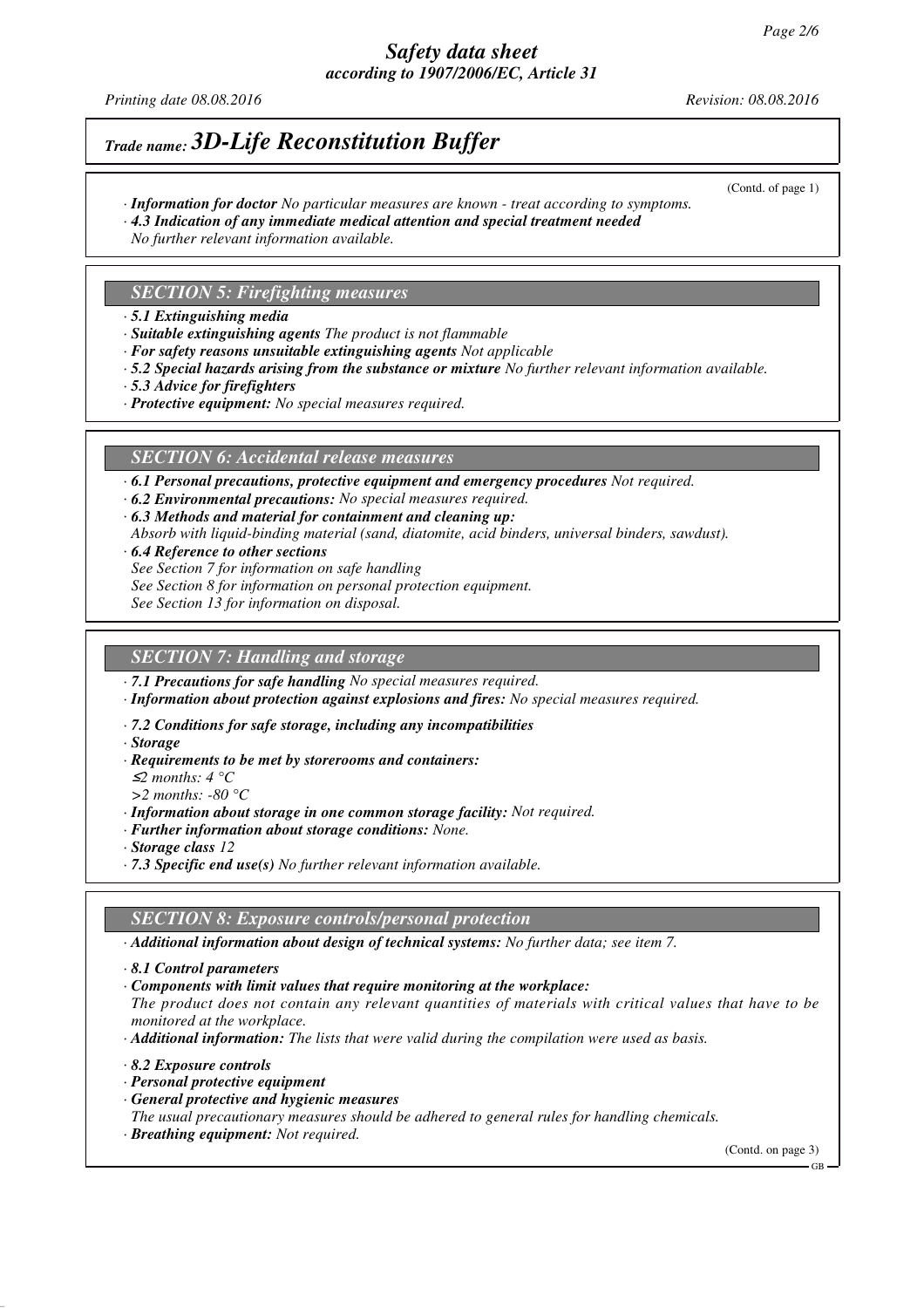*Printing date 08.08.2016 Revision: 08.08.2016*

# *Trade name: 3D-Life Reconstitution Buffer*

| · Protection of hands:                                                                                                               | (Contd. of page 2)                                                                                                                                                                                                                                                                                                                            |
|--------------------------------------------------------------------------------------------------------------------------------------|-----------------------------------------------------------------------------------------------------------------------------------------------------------------------------------------------------------------------------------------------------------------------------------------------------------------------------------------------|
| Protective gloves.                                                                                                                   |                                                                                                                                                                                                                                                                                                                                               |
| degradation<br>· Material of gloves<br>Nitrile rubber, NBR                                                                           | The glove material has to be impermeable and resistant to the product/ the substance/ the preparation.<br>Selection of the glove material on consideration of the penetration times, rates of diffusion and the                                                                                                                               |
| Butyl rubber, BR<br>Recommended thickness of the material: $\geq 0.10$ mm mm<br>application.<br>· Penetration time of glove material | The selection of the suitable gloves does not only depend on the material, but also on further marks of quality<br>and varies from manufacturer to manufacturer. As the product is a preparation of several substances, the<br>resistance of the glove material can not be calculated in advance and has therefore to be checked prior to the |
| observed.                                                                                                                            | The exact break trough time has to be found out by the manufacturer of the protective gloves and has to be<br>$\cdot$ As protection from splashes gloves made of the following materials are suitable: PVC gloves                                                                                                                             |
| $\cdot$ Not suitable are gloves made of the following materials:<br>Strong gloves<br>Leather gloves<br>$\cdot$ Eye protection:       |                                                                                                                                                                                                                                                                                                                                               |
| Safety glasses recommended during refilling.<br>Not required.<br>· Body protection: Protective work clothing.                        |                                                                                                                                                                                                                                                                                                                                               |
| <b>SECTION 9: Physical and chemical properties</b>                                                                                   |                                                                                                                                                                                                                                                                                                                                               |
| .9.1 Information on basic physical and chemical properties<br><b>General Information</b><br>$\cdot$ Appearance:                      |                                                                                                                                                                                                                                                                                                                                               |
| Form:                                                                                                                                | Fluid                                                                                                                                                                                                                                                                                                                                         |
| Colour:                                                                                                                              | Red                                                                                                                                                                                                                                                                                                                                           |
|                                                                                                                                      | Clear                                                                                                                                                                                                                                                                                                                                         |
| $\cdot$ Odour:                                                                                                                       | Not determined                                                                                                                                                                                                                                                                                                                                |
| · Odour threshold:                                                                                                                   | Not determined.                                                                                                                                                                                                                                                                                                                               |
| $\cdot$ pH-value:                                                                                                                    | Not determined.                                                                                                                                                                                                                                                                                                                               |
| Change in condition<br><b>Melting point/Melting range:</b><br><b>Boiling point/Boiling range:</b>                                    | Not determined<br>100 °C                                                                                                                                                                                                                                                                                                                      |
| · Flash point:                                                                                                                       | Not applicable                                                                                                                                                                                                                                                                                                                                |
| · Inflammability (solid, gaseous)                                                                                                    | Not applicable.                                                                                                                                                                                                                                                                                                                               |
| · Ignition temperature:                                                                                                              |                                                                                                                                                                                                                                                                                                                                               |
| <b>Decomposition temperature:</b>                                                                                                    | Not determined.                                                                                                                                                                                                                                                                                                                               |
| · Self-inflammability:                                                                                                               | Product is not selfigniting.                                                                                                                                                                                                                                                                                                                  |

(Contd. on page 4)

GB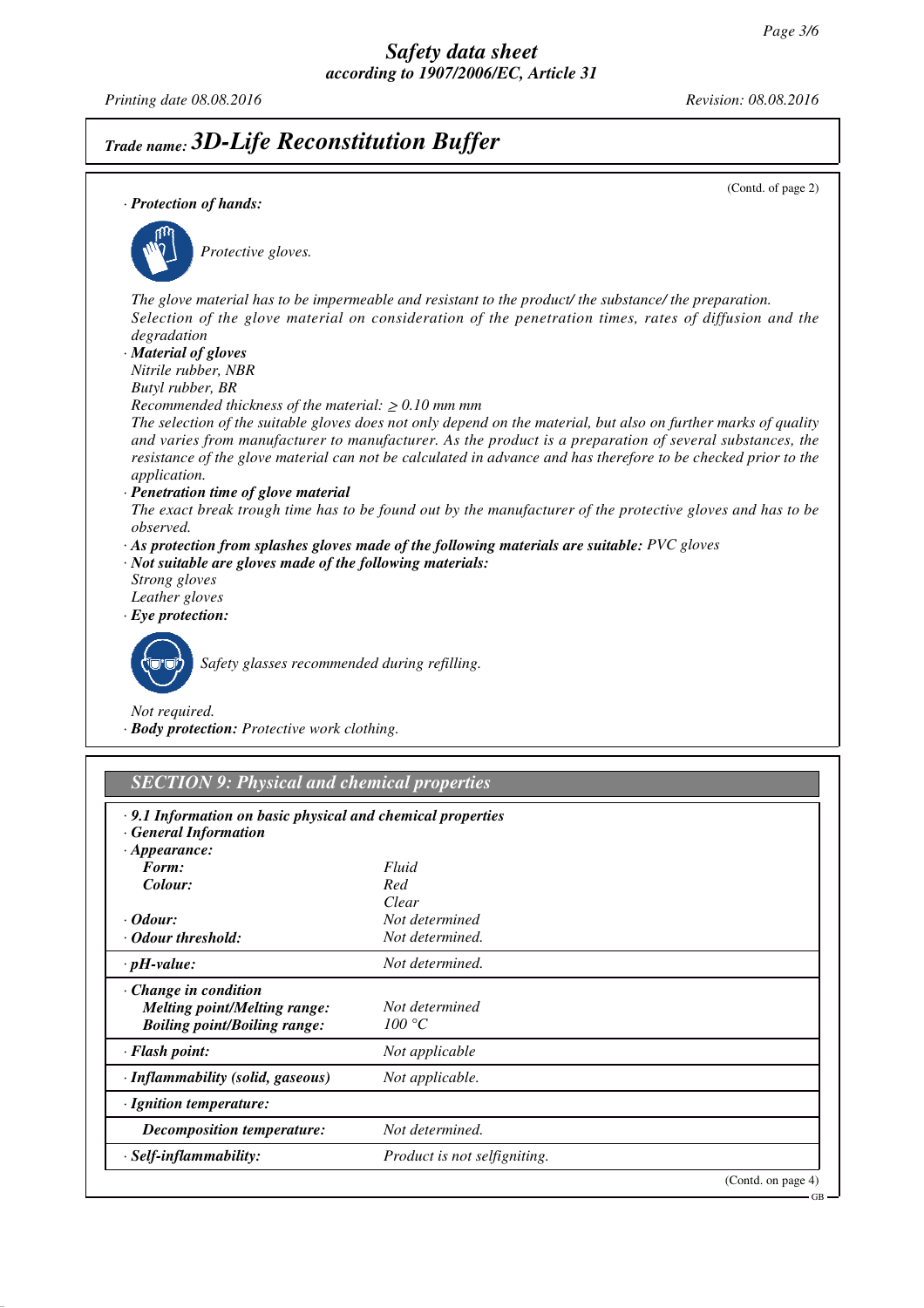# *Trade name: 3D-Life Reconstitution Buffer*

|                                                            |                                            | (Contd. of page 3) |
|------------------------------------------------------------|--------------------------------------------|--------------------|
| · Danger of explosion:                                     | <i>Product is not explosive.</i>           |                    |
| Critical values for explosion:                             |                                            |                    |
| Lower:                                                     | Not determined.                            |                    |
| <b>Upper:</b>                                              | Not determined.                            |                    |
| $\cdot$ Vapour pressure at 20 °C:                          | $23$ hPa                                   |                    |
| · Density                                                  | Not determined                             |                    |
| · Relative density                                         | Not determined.                            |                    |
| · Vapour density                                           | Not determined.                            |                    |
| $\cdot$ Evaporation rate                                   | Not determined.                            |                    |
| · Solubility in / Miscibility with                         |                                            |                    |
| Water:                                                     | <b>Fully</b> miscible                      |                    |
| · Partition coefficient (n-octanol/water): Not determined. |                                            |                    |
| $\cdot$ Viscosity:                                         |                                            |                    |
| dynamic:                                                   | Not determined.                            |                    |
| kinematic:                                                 | Not determined.                            |                    |
| $\cdot$ 9.2 Other information                              | No further relevant information available. |                    |

### *SECTION 10: Stability and reactivity*

*· 10.1 Reactivity No further relevant information available.*

- *· 10.2 Chemical stability*
- *· Thermal decomposition / conditions to be avoided: No decomposition if used according to specifications.*
- *· 10.3 Possibility of hazardous reactions No dangerous reactions known*
- *· 10.4 Conditions to avoid No further relevant information available.*
- *· 10.5 Incompatible materials: No further relevant information available.*
- *· 10.6 Hazardous decomposition products: No dangerous decomposition products known*

# *SECTION 11: Toxicological information*

*· 11.1 Information on toxicological effects*

- *· Acute toxicity Based on available data, the classification criteria are not met.*
- *· Primary irritant effect:*
- *· Skin corrosion/irritation Based on available data, the classification criteria are not met.*
- *· Serious eye damage/irritation Based on available data, the classification criteria are not met.*
- *· Respiratory or skin sensitisation Based on available data, the classification criteria are not met.*

*· CMR effects (carcinogenity, mutagenicity and toxicity for reproduction)*

- *· Germ cell mutagenicity Based on available data, the classification criteria are not met.*
- *· Carcinogenicity Based on available data, the classification criteria are not met.*
- *· Reproductive toxicity Based on available data, the classification criteria are not met.*
- *· STOT-single exposure Based on available data, the classification criteria are not met.*
- *· STOT-repeated exposure Based on available data, the classification criteria are not met.*
- *· Aspiration hazard Based on available data, the classification criteria are not met.*

### *SECTION 12: Ecological information*

*· 12.1 Toxicity*

- *· Aquatic toxicity: No further relevant information available.*
- *· 12.2 Persistence and degradability No further relevant information available.*
- *· 12.3 Bioaccumulative potential No further relevant information available.*
- *· 12.4 Mobility in soil No further relevant information available.*

(Contd. on page 5)

GB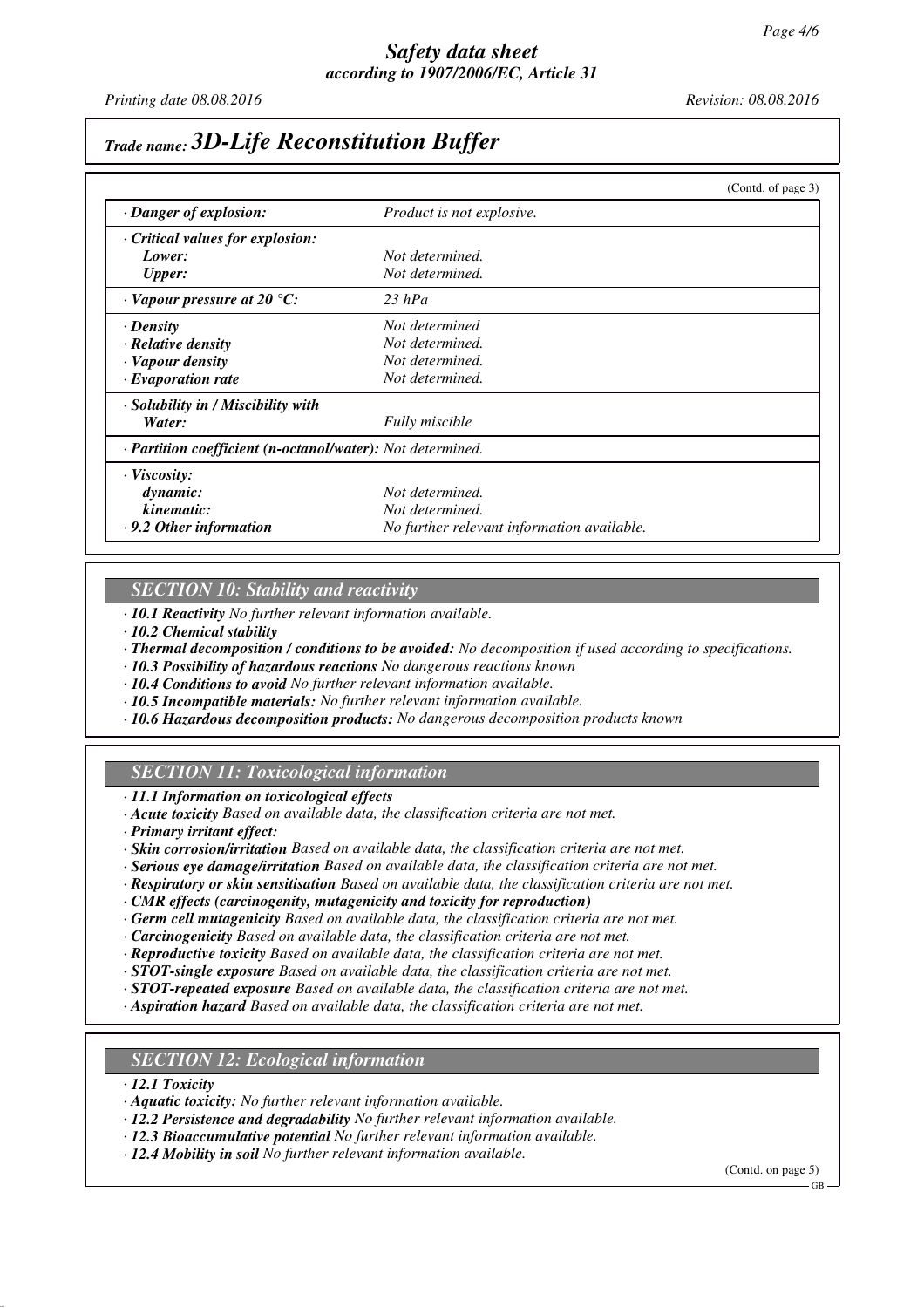# *Safety data sheet according to 1907/2006/EC, Article 31*

*Printing date 08.08.2016 Revision: 08.08.2016*

(Contd. of page 4)

# *Trade name: 3D-Life Reconstitution Buffer*

- *· Additional ecological information:*
- *· General notes: Generally not hazardous for water.*
- *· 12.5 Results of PBT and vPvB assessment*
- *· PBT: Not applicable.*
- *· vPvB: Not applicable.*
- *· 12.6 Other adverse effects No further relevant information available.*

# *SECTION 13: Disposal considerations*

*· 13.1 Waste treatment methods*

*· Recommendation Smaller quantities can be disposed with household waste.*

*· Uncleaned packagings:*

*· Recommendation: Disposal must be made according to official regulations.*

### *SECTION 14: Transport information*

| $\cdot$ 14.1 UN-Number<br>· ADR, ADN, IMDG, IATA                                                             | Void                                                 |  |
|--------------------------------------------------------------------------------------------------------------|------------------------------------------------------|--|
| $\cdot$ 14.2 UN proper shipping name<br>· ADR, ADN, IMDG, IATA                                               | Void                                                 |  |
| $\cdot$ 14.3 Transport hazard class(es)                                                                      |                                                      |  |
| · ADR, ADN, IMDG, IATA<br>· Class                                                                            | Void                                                 |  |
| $\cdot$ 14.4 Packing group<br>· ADR, IMDG, IATA                                                              | Void                                                 |  |
| $\cdot$ 14.5 Environmental hazards:                                                                          | Not applicable.                                      |  |
| $\cdot$ 14.6 Special precautions for user                                                                    | Not applicable.                                      |  |
| $\cdot$ 14.7 Transport in bulk according to Annex II of<br><b>Marpol and the IBC Code</b><br>Not applicable. |                                                      |  |
| · Transport/Additional information:                                                                          | Not dangerous according to the above specifications. |  |
| · UN "Model Regulation":                                                                                     | Void                                                 |  |

## *SECTION 15: Regulatory information*

*· 15.1 Safety, health and environmental regulations/legislation specific for the substance or mixture*

*· Directive 2012/18/EU*

*· Named dangerous substances - ANNEX I None of the ingredients is listed.*

*· National regulations*

- *· Water hazard class: Generally not hazardous for water.*
- *· 15.2 Chemical safety assessment: A Chemical Safety Assessment has not been carried out.*

## *SECTION 16: Other information*

*These data are based on our present knowledge. However, they shall not constitute a guarantee for any specific product features and shall not establish a legally valid contractual relationship.*

#### *· Department issuing data specification sheet:*

*IGG-AD Ingenieurbüro für Gefahrstoff- und Gefahrgutberatung Bismarckstraße 10*

(Contd. on page 6)

GB